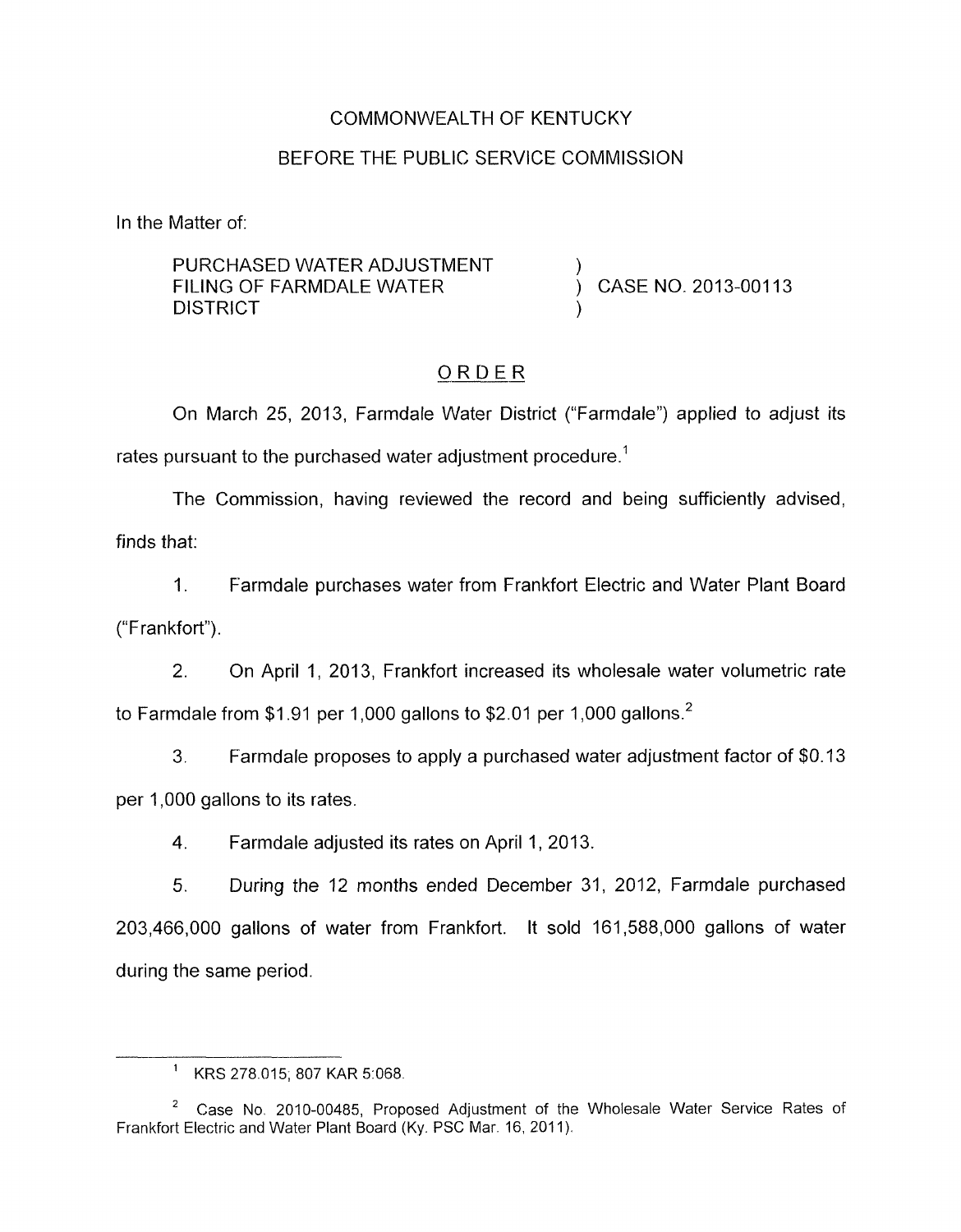6. The purchased water adjustment factor of \$0.13 per 1,000 gallons, as calculated in Appendix A to this Order, is fair, just, and reasonable and should be approved.

7. The rates set forth in Appendix B to this Order are fair, just, and reasonable and should be approved for water service that Farmdale renders on and after April 1, 2013.

IT IS THEREFORE ORDERED that:

1. The purchased water adjustment factor of \$0.13 per 1,000 gallons is approved.

2. The rates in Appendix B are approved for service that Farmdale renders on or after April 1, 2013.

3. Farmdale's proposed tariff sheets filed with the application are approved.

By the Commission



**A**  ATTE\$ Exec ⁄ector

Case No. 2013-00113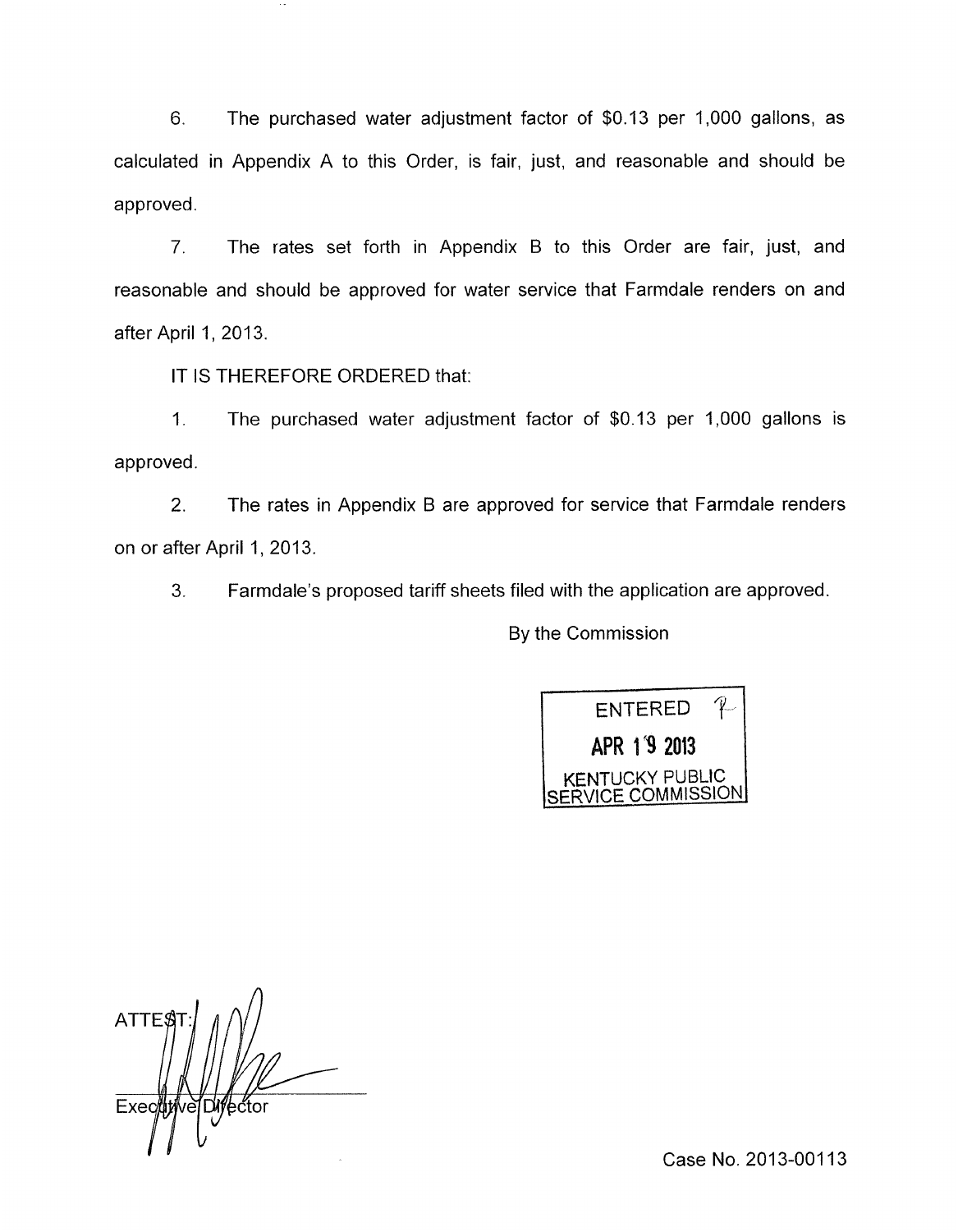## APPENDIX A

# APPENDIX TO AN ORDER OF THE KENTUCKY PUBLIC SERVICE COMMISSION IN CASE NO. 2013-00113 DATED APR 1 9 2013

|                                                                    | <b>New Rate</b> |             | <b>Base Rate</b> |
|--------------------------------------------------------------------|-----------------|-------------|------------------|
| Frankfort                                                          |                 |             |                  |
| Purchases in gallons                                               | 203,466,000     |             | 203,466,000      |
| Volumetric rate                                                    | 2.01            |             | 1.91             |
|                                                                    | \$408,966.66    |             | \$388,620.06     |
| Increased water cost                                               |                 |             | \$20,346.60      |
|                                                                    |                 |             |                  |
| Increased water cost                                               |                 |             | \$20,346.60      |
| Divided by gallons sold/1,000<br>Purchased water adjustment factor |                 | 161,588,000 |                  |
|                                                                    |                 | \$          | 0.1259           |
|                                                                    |                 | or          | 0.13             |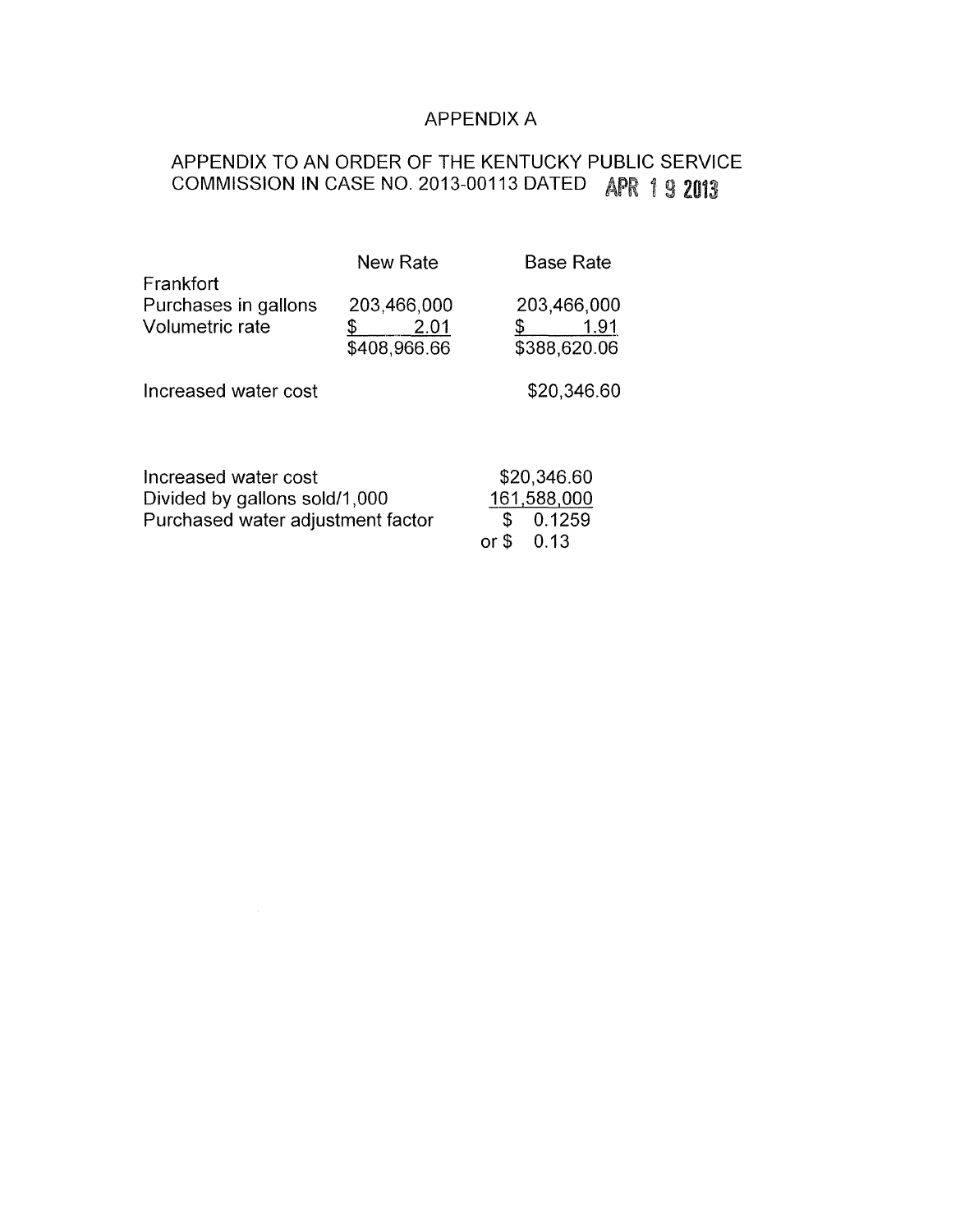#### APPENDIX B

## APPENDIX TO AN ORDER OF THE KENTUCKY PUBLIC SERVICE COMMISSION IN CASE NO. 2013-00113 DATED APR 1 9 2013

The following rates and charges are prescribed for the customers in the area served by Farmdale Water District. All other rates and charges not specifically mentioned herein shall remain the same as those in effect under authority of the Commission prior to the effective date of this Order.

### Monthly Rates

| First | 2,000 gallons  |
|-------|----------------|
| Next  | 3,000 gallons  |
| Next  | 5,000 gallons  |
| Over  | 10,000 gallons |

### I-Inch Meter Size

| First |                 | 7,000 gallons |
|-------|-----------------|---------------|
| Next  |                 | 3,000 gallons |
| Next  | 140,000 gallons |               |
| Over  | 150,000 gallons |               |

| \$13.12 | Minimum Bill      |
|---------|-------------------|
| 3.50    | per 1,000 gallons |
| 3.00    | per 1,000 gallons |
| 2.80    | per 1,000 gallons |
| \$29.62 | Minimum Bill      |
| 3.00    | per 1,000 gallons |
| 2.80    | per 1,000 gallons |

2.55 per 1,000 gallons